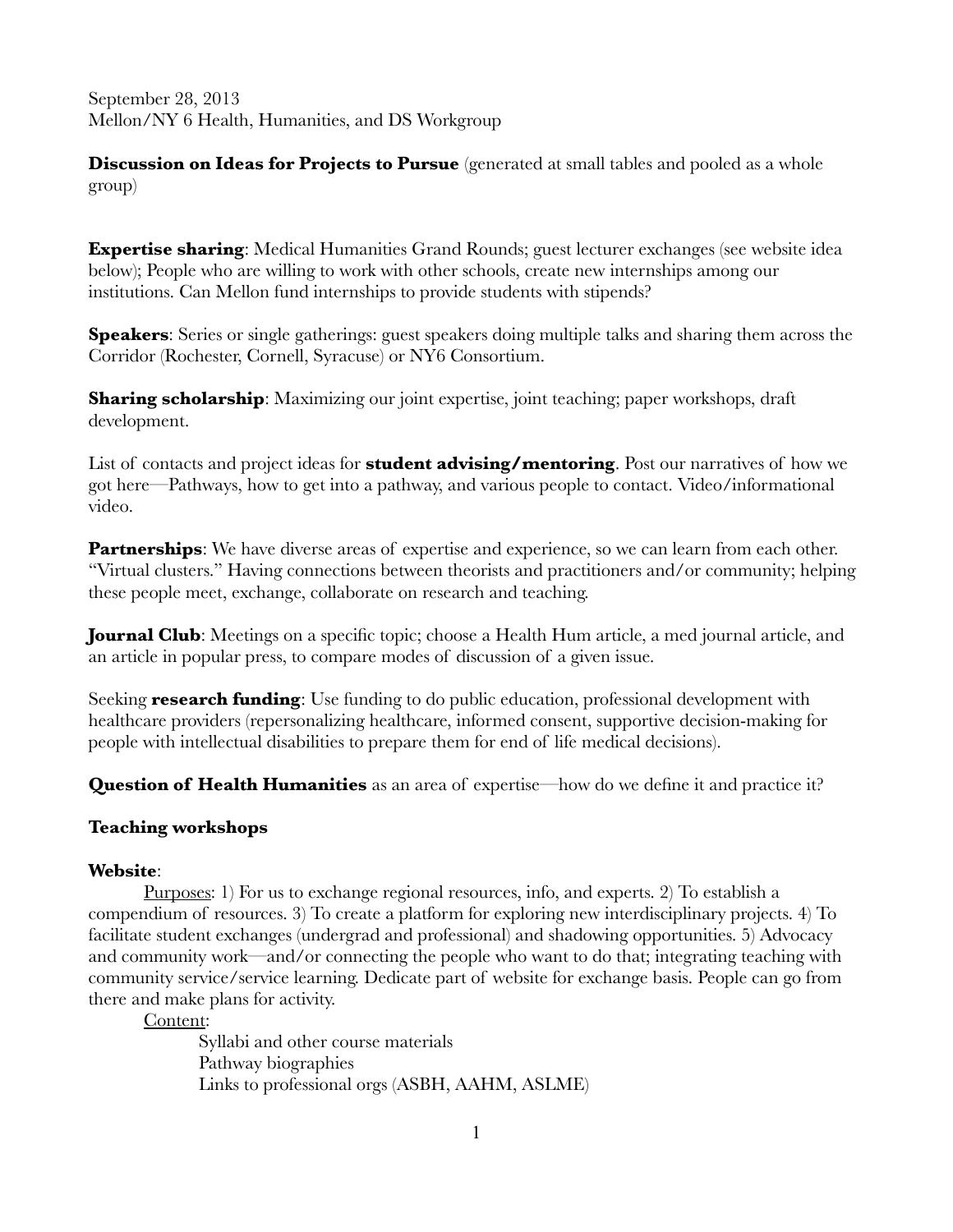Calls for papers Conference announcements/ads Speakers/events in the area of members Newsletters from regional organizations External links Rotating ideas/member news (couple paragraphs)

Notes: To do/investigate:

Script the prompts for what resources we'd like to share: Topics you'll be willing to speak on or guest teach; areas of expertise for consultation (past and present); lists of prior talks; current research interests; publications.

Level of privacy---a private section (log-in) and public content

Alert system for subscribers—when new content has been posted

Embed a common blog in the website where we can all write in; we maintain control, but others can read.

Can we make it a collective effort to update content? A main website manager/oversight. Talk to HWS Communications/IT.

Also establish a listserv: Closed to all but members (We can use the group already set up; hit "reply all.")